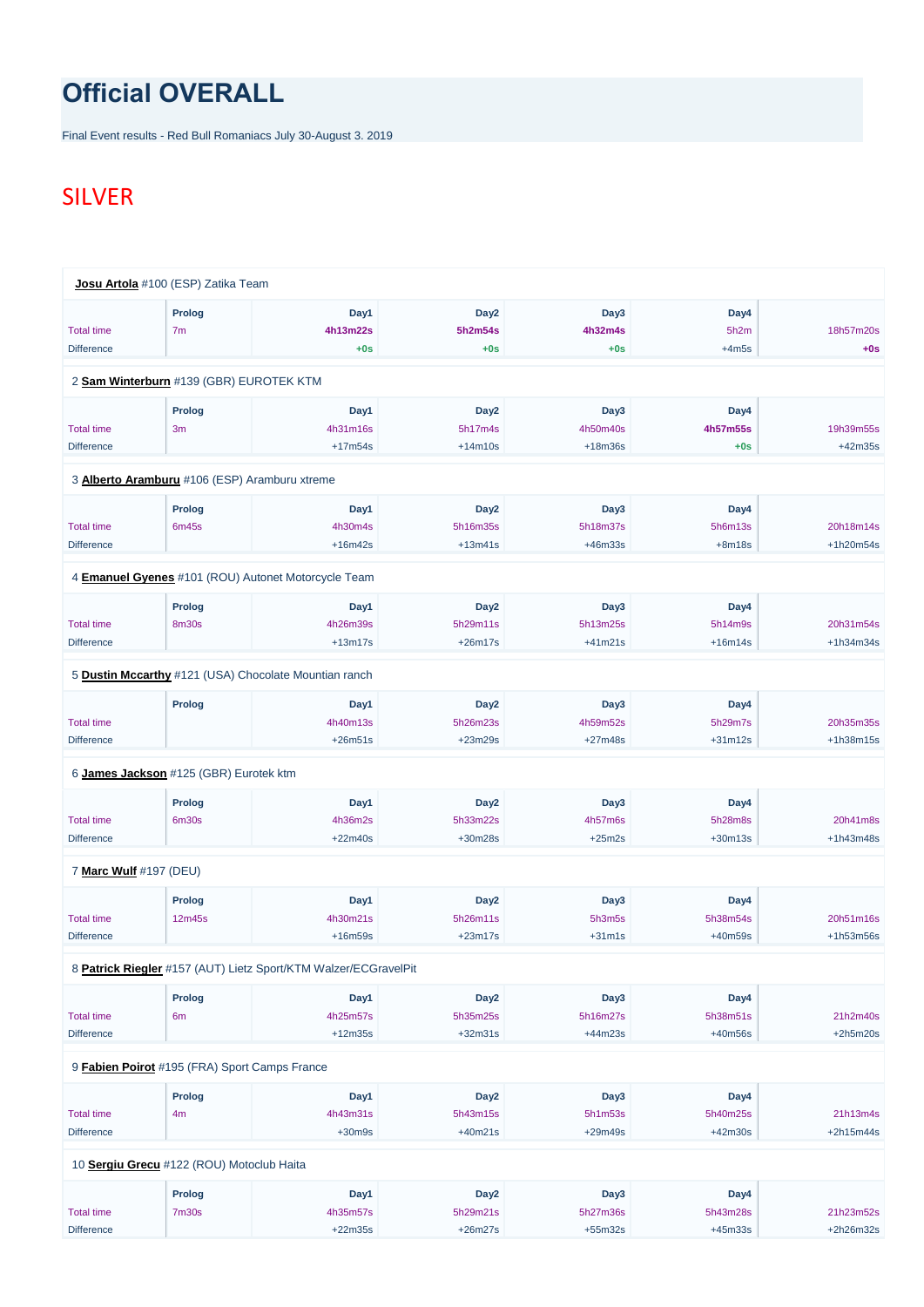|                             | 11 Josef Westgarth #104 (GBR) Eurotek       |                                                               |                  |                  |             |             |
|-----------------------------|---------------------------------------------|---------------------------------------------------------------|------------------|------------------|-------------|-------------|
|                             | <b>Prolog</b>                               | Day1                                                          | Day <sub>2</sub> | Day3             | Day4        |             |
| <b>Total time</b>           | 9m                                          | 4h27m58s                                                      | 5h16m2s          | 4h55m4s          | 6h37m17s    | 21h25m21s   |
|                             |                                             |                                                               |                  |                  |             |             |
| <b>Difference</b>           |                                             | $+14m36s$                                                     | $+13m8s$         | $+23m$           | $+1h39m22s$ | $+2h28m1s$  |
|                             |                                             | 12 Marco Pfeifer #189 (DEU) KTM Alskom / Enduro Fleischer     |                  |                  |             |             |
|                             | Prolog                                      | Day1                                                          | Day <sub>2</sub> | Day3             | Day4        |             |
| <b>Total time</b>           | 10m30s                                      | 4h59m51s                                                      | 5h39m15s         | 5h13m48s         | 5h23m28s    | 21h26m52s   |
| <b>Difference</b>           |                                             | +46m29s                                                       | $+36m21s$        | $+41m44s$        | $+25m33s$   | +2h29m32s   |
|                             |                                             | 13 Tomasz Gagat #159 (POL) BKM BIELSKO / Diverse Extreme Team |                  |                  |             |             |
|                             |                                             |                                                               |                  |                  |             |             |
|                             | Prolog                                      | Day1                                                          | Day <sub>2</sub> | Day3             | Day4        |             |
| <b>Total time</b>           | 8m15s                                       | 4h51m7s                                                       | 5h39m1s          | 5h13m49s         | 5h40m36s    | 21h32m48s   |
| <b>Difference</b>           |                                             | $+37m45s$                                                     | $+36m7s$         | $+41m45s$        | $+42m41s$   | +2h35m28s   |
|                             | 14 Cristian Harpa #103 (ROU) Motoclub Haita |                                                               |                  |                  |             |             |
|                             | Prolog                                      | Day1                                                          | Day <sub>2</sub> | Day3             | Day4        |             |
| <b>Total time</b>           | <b>7m15s</b>                                | 4h47m43s                                                      | 5h37m52s         | 5h24m40s         | 5h45m56s    | 21h43m26s   |
| <b>Difference</b>           |                                             | $+34m21s$                                                     | +34m58s          | $+52m36s$        | $+48m1s$    | $+2h46m6s$  |
|                             |                                             |                                                               |                  |                  |             |             |
|                             | 15 Tyler Kinkade #201 (USA) Tyler Kinkade   |                                                               |                  |                  |             |             |
|                             | Prolog                                      | Day1                                                          | Day <sub>2</sub> | Day3             | Day4        |             |
| <b>Total time</b>           | <b>9m30s</b>                                | 5h1m1s                                                        | 5h54m14s         | 5h8m56s          | 5h35m38s    | 21h49m19s   |
| <b>Difference</b>           |                                             | +47m39s                                                       | $+51m20s$        | $+36m52s$        | $+37m43s$   | +2h51m59s   |
| 16 Joshua Staley #202 (USA) |                                             |                                                               |                  |                  |             |             |
|                             |                                             |                                                               |                  |                  |             |             |
|                             | <b>Prolog</b>                               | Day1                                                          | Day <sub>2</sub> | Day <sub>3</sub> | Day4        |             |
| <b>Total time</b>           | 5 <sub>m</sub>                              | 4h38m31s                                                      | 5h47m11s         | 5h37m1s          | 5h54m50s    | 22h2m33s    |
| <b>Difference</b>           |                                             | $+25m9s$                                                      | $+44m17s$        | $+1h4m57s$       | $+56m55s$   | $+3h5m13s$  |
|                             |                                             | 17 Charles Feyrit #107 (FRA) Team TT Beaujolais/ LMSENS       |                  |                  |             |             |
|                             | <b>Prolog</b>                               | Day1                                                          | Day <sub>2</sub> | Day3             | Day4        |             |
| <b>Total time</b>           | 30m                                         | 4h43m30s                                                      | 5h38m45s         | 4h53m56s         | 6h18m21s    | 22h4m32s    |
| <b>Difference</b>           |                                             | $+30m8s$                                                      | $+35m51s$        | $+21m52s$        | +1h20m26s   | $+3h7m12s$  |
|                             |                                             | 18 Shane Moss #164 (AUS) Untamed Enduro Romania               |                  |                  |             |             |
|                             |                                             |                                                               |                  |                  |             |             |
|                             | Prolog                                      | Day1                                                          | Day <sub>2</sub> | Day3             | Day4        |             |
| <b>Total time</b>           | 15m                                         | 4h47m7s                                                       | 5h50m44s         | 5h15m43s         | 6h8m2s      | 22h16m36s   |
| <b>Difference</b>           |                                             | $+33m45s$                                                     | $+47m50s$        | +43m39s          | $+1h10m7s$  | $+3h19m16s$ |
|                             |                                             | 19 Mario Riegler #154 (AUT) LietzSport/KTMZauner/EcGravelPit  |                  |                  |             |             |
|                             | Prolog                                      | Day1                                                          | Day <sub>2</sub> | Day <sub>3</sub> | Day4        |             |
| <b>Total time</b>           | 9m45s                                       | 4h35m45s                                                      | 5h54m26s         | 5h39m23s         | 6h4m9s      | 22h23m28s   |
| <b>Difference</b>           |                                             | $+22m23s$                                                     | $+51m32s$        | $+1h7m19s$       | $+1h6m14s$  | +3h26m8s    |
|                             |                                             |                                                               |                  |                  |             |             |

20 **[Sean Clarke](https://www.redbullromaniacs.com/for-competitors/profile/?e=rbr2019&b=136)** #136 (NZL) Team Kiwi Rider

| <b>Total time</b><br>15 <sub>m</sub><br><b>Difference</b> | 4h49m22s<br>$+36m$ | 5h38m13s<br>$+35m19s$ | 5h44m35s<br>$+1h12m31s$ | 6h12m11s    | 22h39m21s   |
|-----------------------------------------------------------|--------------------|-----------------------|-------------------------|-------------|-------------|
|                                                           |                    |                       |                         |             |             |
|                                                           |                    |                       |                         | $+1h14m16s$ | $+3h42m1s$  |
| <b>Prolog</b>                                             | Day1               | Day <sub>2</sub>      | Day3                    | Day4        |             |
|                                                           |                    |                       |                         |             |             |
| <b>Total time</b><br>5 <sub>m30s</sub>                    | 4h48m12s           | 5h46m50s              | 5h56m27s                | 6h12m32s    | 22h49m31s   |
| <b>Difference</b>                                         | $+34m50s$          | +43m56s               | $+1h24m23s$             | $+1h14m37s$ | $+3h52m11s$ |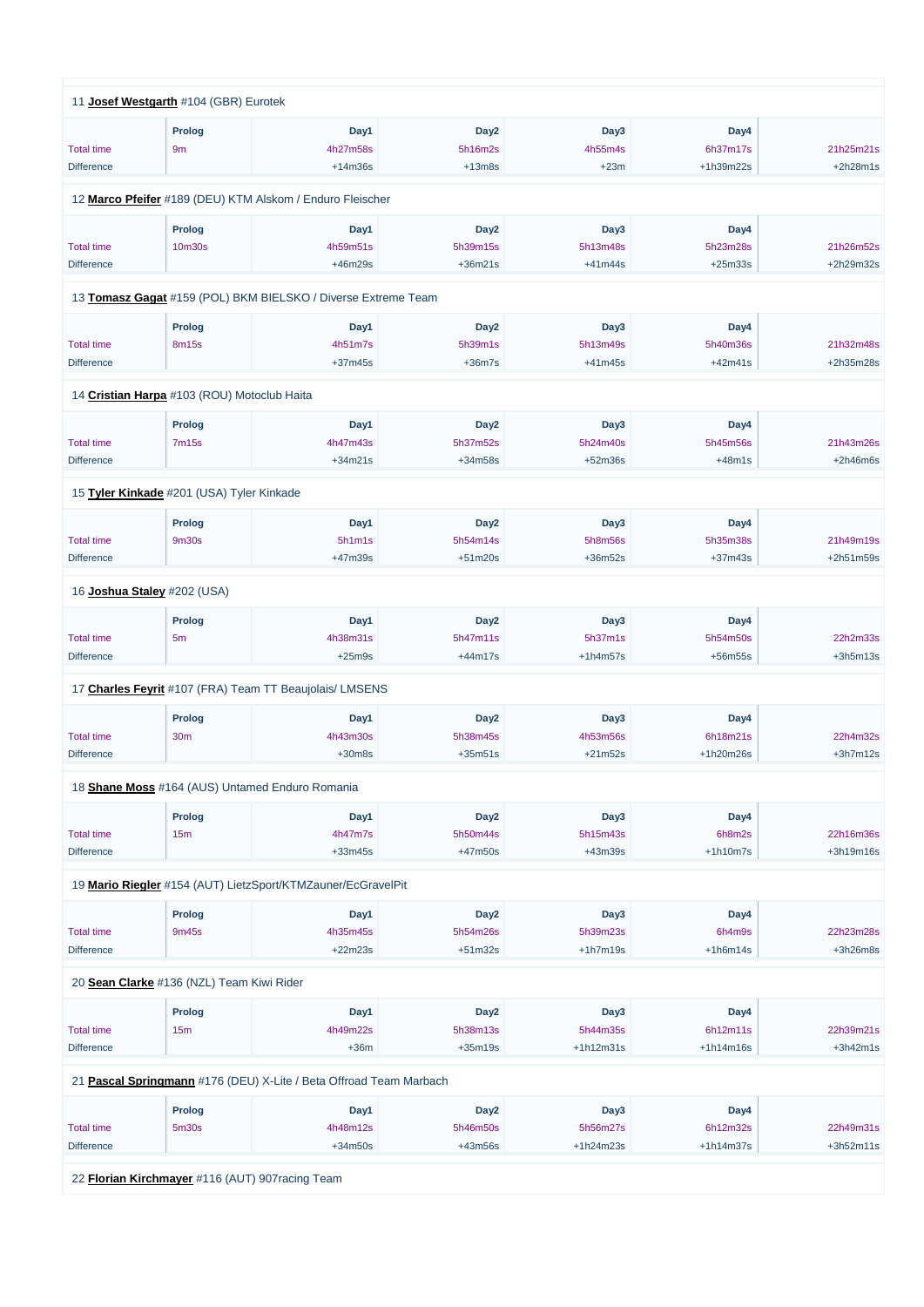|                                               | <b>Prolog</b> | Day1                                               | Day <sub>2</sub> | Day3        | Day4        |            |
|-----------------------------------------------|---------------|----------------------------------------------------|------------------|-------------|-------------|------------|
| <b>Total time</b>                             | 9m15s         | 4h50m55s                                           | 5h58m49s         | 5h48m45s    | 6h13m8s     | 23h52s     |
| <b>Difference</b>                             |               | $+37m33s$                                          | $+55m55s$        | $+1h16m41s$ | $+1h15m13s$ | $+4h3m32s$ |
| 23 Mark Jackson #127 (GBR) Eurotek KTM        |               |                                                    |                  |             |             |            |
|                                               | <b>Prolog</b> | Day1                                               | Day <sub>2</sub> | Day3        | Day4        |            |
| <b>Total time</b>                             | 8m            | 5h17m48s                                           | 5h44m            | 5h54m29s    | 6h10m27s    | 23h14m44s  |
| <b>Difference</b>                             |               | $+1h4m26s$                                         | $+41m6s$         | +1h22m25s   | +1h12m32s   | +4h17m24s  |
|                                               |               |                                                    |                  |             |             |            |
| 24 Adam Poole #137 (AUS) cmp racing           |               |                                                    |                  |             |             |            |
|                                               | Prolog        | Day1                                               | Day <sub>2</sub> | Day3        | Day4        |            |
| <b>Total time</b>                             | 15m           | 4h59m51s                                           | 6h3m53s          | 5h44m20s    | 6h43m33s    | 23h46m37s  |
| <b>Difference</b>                             |               | +46m29s                                            | $+1h59s$         | $+1h12m16s$ | +1h45m38s   | +4h49m17s  |
| 25 Hostyánszki Tibor #135 (HUN) 1 WD          |               |                                                    |                  |             |             |            |
|                                               | Prolog        | Day1                                               | Day <sub>2</sub> | Day3        | Day4        |            |
| <b>Total time</b>                             | 15m           | 5h8m21s                                            | 5h46m26s         | 6h8s        | 6h41m55s    | 23h51m50s  |
| <b>Difference</b>                             |               | $+54m59s$                                          | $+43m32s$        | $+1h28m4s$  | $+1h44m$    | +4h54m30s  |
|                                               |               |                                                    |                  |             |             |            |
| 26 Timo Bergmann #196 (DEU) GO RACING         |               |                                                    |                  |             |             |            |
|                                               | Prolog        | Day1                                               | Day <sub>2</sub> | Day3        | Day4        |            |
| <b>Total time</b>                             | 15m           | 5h14m44s                                           | 6h16m52s         | 6h22m49s    | 6h4m19s     | 24h13m44s  |
| <b>Difference</b>                             |               | $+1h1m22s$                                         | $+1h13m58s$      | $+1h50m45s$ | $+1h6m24s$  | +5h16m24s  |
| 27 Roberto Zanella #194 (ITA) Nsm Racing Team |               |                                                    |                  |             |             |            |
|                                               | Prolog        | Day1                                               | Day <sub>2</sub> | Day3        | Day4        |            |
| <b>Total time</b>                             | 15m           | 5h19m13s                                           | 6h24m19s         | 6h6m34s     | 6h56m9s     | 25h1m15s   |
| <b>Difference</b>                             |               | $+1h5m51s$                                         | $+1h21m25s$      | +1h34m30s   | $+1h58m14s$ | $+6h3m55s$ |
| 28 Giorgi Gakheladze #204 (GEO) husky.ge      |               |                                                    |                  |             |             |            |
|                                               |               |                                                    |                  |             |             |            |
|                                               | <b>Prolog</b> | Day1                                               | Day <sub>2</sub> | Day3        | Day4        |            |
| <b>Total time</b>                             | 8m45s         | 5h31m59s                                           | 6h18m24s         | 6h10m49s    | 7h4m32s     | 25h14m29s  |
| <b>Difference</b>                             |               | +1h18m37s                                          | $+1h15m30s$      | +1h38m45s   | $+2h6m37s$  | $+6h17m9s$ |
| 29 Grant Herbert #117 (NZL) Korito Farms Itd  |               |                                                    |                  |             |             |            |
|                                               | Prolog        | Day1                                               | Day <sub>2</sub> | Day3        | Day4        |            |
| <b>Total time</b>                             | 15m           | 5h39m32s                                           | 6h31m13s         | 6h12m31s    | 6h46m3s     | 25h24m19s  |
| <b>Difference</b>                             |               | $+1h26m10s$                                        | +1h28m19s        | +1h40m27s   | $+1h48m8s$  | +6h26m59s  |
|                                               |               |                                                    |                  |             |             |            |
| 30 Róbert Márkus #105 (HUN) Moto HP se        |               |                                                    |                  |             |             |            |
|                                               | <b>Prolog</b> | Day1                                               | Day <sub>2</sub> | Day3        | Day4        |            |
| <b>Total time</b>                             | 12m30s        | 5h18m58s                                           | 6h4m21s          | 6h51m31s    | 7h14m7s     | 25h41m27s  |
| <b>Difference</b>                             |               | $+1h5m36s$                                         | $+1h1m27s$       | +2h19m27s   | +2h16m12s   | $+6h44m7s$ |
|                                               |               | 31 Tommy Kunert #205 (DEU) Ilupi-Motorrad Waldmann |                  |             |             |            |
|                                               |               |                                                    |                  |             |             |            |

| <b>Prolog</b> | Dav <sup>1</sup> | Day <sub>2</sub> | Dav <sub>3</sub> | Dav4 |  |
|---------------|------------------|------------------|------------------|------|--|
|               |                  |                  |                  |      |  |

| <b>Total time</b> | 15m           | 5h19m18s                                            | 6h47m44s         | 7h11m38s    | 6h59m40s   | 26h33m20s |
|-------------------|---------------|-----------------------------------------------------|------------------|-------------|------------|-----------|
| <b>Difference</b> |               | $+1h5m56s$                                          | $+1h44m50s$      | $+2h39m34s$ | $+2h1m45s$ | $+7h36m$  |
|                   |               |                                                     |                  |             |            |           |
|                   |               | 32 Ron Kadshai #170 (ISR) KTM Israel - Champfactory |                  |             |            |           |
|                   | <b>Prolog</b> | Day1                                                | Day <sub>2</sub> | Day3        | Day4       |           |
| <b>Total time</b> | 15m           | 5h9m5s                                              | 6h24m30s         | 6h5m35s     | 9h29m59s   | 27h24m9s  |
| <b>Difference</b> |               | $+55m43s$                                           | $+1h21m36s$      | $+1h33m31s$ | $+4h32m4s$ | +8h26m49s |
|                   |               |                                                     |                  |             |            |           |
|                   |               | 33 Richard Heinike #119 (DEU) Team Motorrad Welink  |                  |             |            |           |
|                   | <b>Prolog</b> | Day1                                                | Day <sub>2</sub> | Day3        | Day4       |           |
| <b>Total time</b> | 15m           | 5h39m15s                                            | 6h34m41s         | 6h33m26s    | 8h27m19s   | 27h29m41s |
| <b>Difference</b> |               | $+1h25m53s$                                         | $+1h31m47s$      | $+2h1m22s$  | +3h29m24s  | +8h32m21s |
|                   |               |                                                     |                  |             |            |           |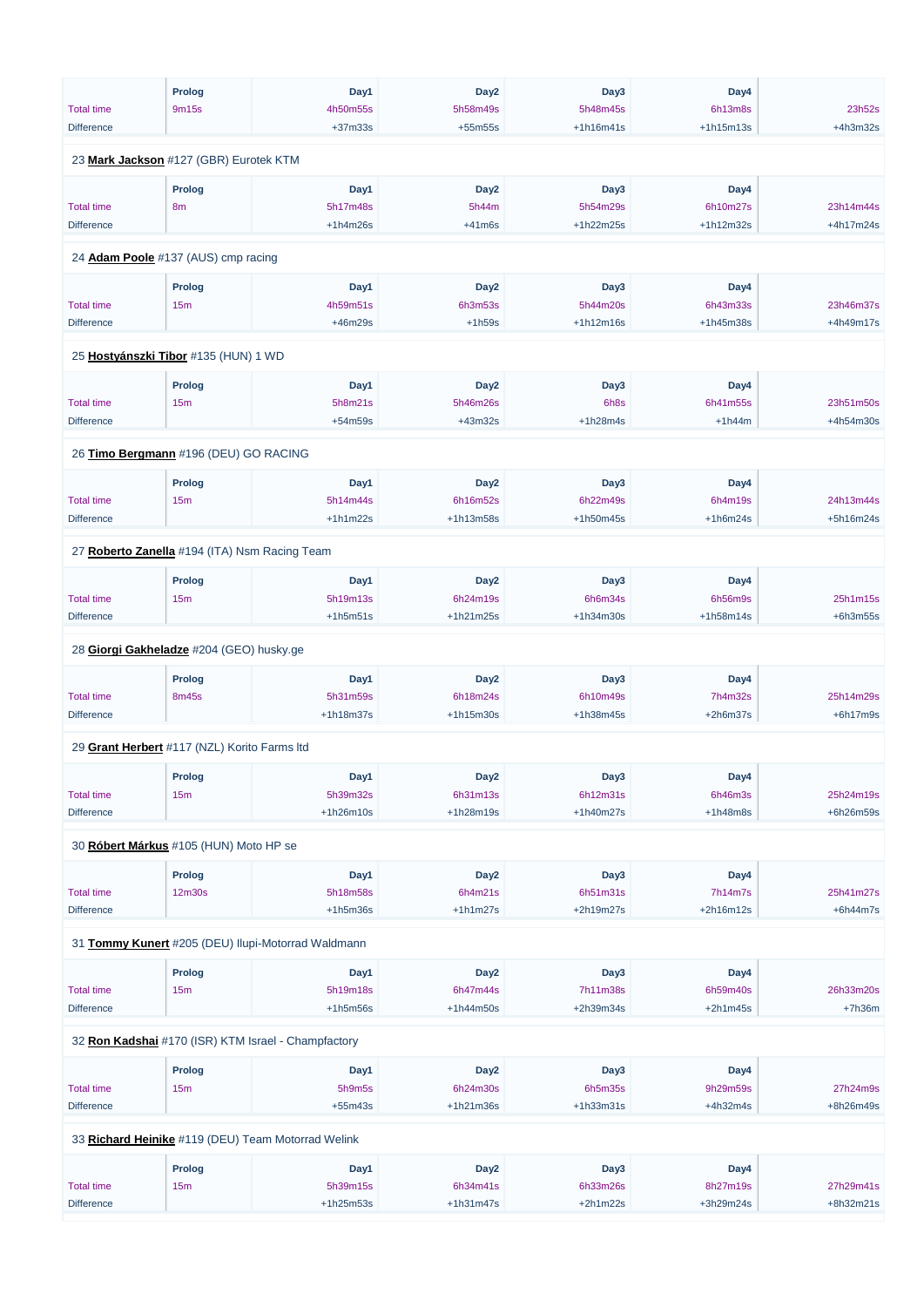|                   | 34 Vladimir VIk #177 (CZE) www.vlkdoprava.cz            |             |                  |              |             |            |
|-------------------|---------------------------------------------------------|-------------|------------------|--------------|-------------|------------|
|                   | <b>Prolog</b>                                           | Day1        | Day <sub>2</sub> | Day3         | Day4        |            |
| <b>Total time</b> | 15m                                                     | 5h58m56s    | 6h42m3s          | <b>7h29s</b> | 7h43m40s    | 27h40m8s   |
| <b>Difference</b> |                                                         | $+1h45m34s$ | $+1h39m9s$       | +2h28m25s    | $+2h45m45s$ | +8h42m48s  |
|                   | 35 Thibaud Leiser #185 (CHE) MC Jurassien               |             |                  |              |             |            |
|                   |                                                         |             |                  |              |             |            |
|                   | Prolog                                                  | Day1        | Day <sub>2</sub> | Day3         | Day4        |            |
| <b>Total time</b> | 15m                                                     | 5h32m30s    | 7h22m33s         | 7h8m40s      | 7h24m15s    | 27h42m58s  |
| <b>Difference</b> |                                                         | $+1h19m8s$  | +2h19m39s        | +2h36m36s    | +2h26m20s   | +8h45m38s  |
|                   | 36 Jordan Arnaud #114 (FRA) Marlh'mot                   |             |                  |              |             |            |
|                   | Prolog                                                  | Day1        | Day <sub>2</sub> | Day3         | Day4        |            |
| <b>Total time</b> | 15m                                                     | 5h36m1s     | 6h45m49s         | 6h51m25s     | 8h34m1s     | 28h2m16s   |
| <b>Difference</b> |                                                         | $+1h22m39s$ | $+1h42m55s$      | $+2h19m21s$  | $+3h36m6s$  | $+9h4m56s$ |
|                   | 37 Romain Catoni #198 (FRA) Sport Camps France          |             |                  |              |             |            |
|                   |                                                         |             |                  |              |             |            |
|                   | Prolog                                                  | Day1        | Day <sub>2</sub> | Day3         | Day4        |            |
| <b>Total time</b> | 12m                                                     | 5h30m50s    | 6h34m5s          | 7h50m57s     | 8h7m17s     | 28h15m9s   |
| <b>Difference</b> |                                                         | +1h17m28s   | $+1h31m11s$      | +3h18m53s    | $+3h9m22s$  | +9h17m49s  |
|                   | 38 <b>Ionut Anghelus</b> #188 (ROU) Moto 24             |             |                  |              |             |            |
|                   | <b>Prolog</b>                                           | Day1        | Day <sub>2</sub> | Day3         | Day4        |            |
| <b>Total time</b> | 15m                                                     | 5h35m57s    | 6h53m36s         | 7h32m47s     | 8h1m16s     | 28h18m36s  |
| <b>Difference</b> |                                                         | $+1h22m35s$ | +1h50m42s        | $+3h43s$     | $+3h3m21s$  | +9h21m16s  |
|                   | 39 Tim Gibson #109 (AUS) Donkey                         |             |                  |              |             |            |
|                   |                                                         |             |                  |              |             |            |
|                   | <b>Prolog</b>                                           | Day1        | Day <sub>2</sub> | Day3         | Day4        |            |
| <b>Total time</b> | 11m30s                                                  | 5h22m29s    | 7h25m28s         | 7h33m        | 8h50m56s    | 29h23m23s  |
| <b>Difference</b> |                                                         | $+1h9m7s$   | +2h22m34s        | $+3h56s$     | $+3h53m1s$  | +10h26m3s  |
|                   | 40 Thomas Boder #115 (AUT) Enduro Austria Racing Team   |             |                  |              |             |            |
|                   | Prolog                                                  | Day1        | Day <sub>2</sub> | Day3         | Day4        |            |
| <b>Total time</b> | 11m15s                                                  | 5h32m55s    | 7h42m55s         | 7h36m58s     | 9h1m52s     | 30h5m55s   |
| <b>Difference</b> |                                                         | +1h19m33s   | $+2h40m1s$       | $+3h4m54s$   | $+4h3m57s$  | +11h8m35s  |
|                   | 41 Manuel Quintar #123 (ARG) Solomoto Team Argentina    |             |                  |              |             |            |
|                   |                                                         |             |                  |              |             |            |
|                   | <b>Prolog</b>                                           | Day1        | Day <sub>2</sub> | Day3         | Day4        |            |
| <b>Total time</b> | 15m                                                     | 6h9m15s     | 7h32m19s         | 7h37m32s     | 13h58m34s   | 35h32m40s  |
| <b>Difference</b> |                                                         | +1h55m53s   | +2h29m25s        | $+3h5m28s$   | $+9h39s$    | +16h35m20s |
| AB4               |                                                         |             |                  |              |             |            |
|                   | 42 Aleksi Vilkko #130 (FIN) Snellman Motorsport Finland |             |                  |              |             |            |
|                   | <b>Prolog</b>                                           | Day1        | Day <sub>2</sub> | Day3         | Day4        |            |
| <b>Total time</b> | 1 <sub>m</sub>                                          | 5h14m23s    | 5h35m13s         | 21h12m34s    | 6h7m9s      | 38h10m19s  |
| <b>Difference</b> |                                                         | $+1h1m1s$   | $+32m19s$        | +16h40m30s   | $+1h9m14s$  | +19h12m59s |
|                   |                                                         |             |                  |              |             |            |

| AB <sub>3</sub>   |                                              |             |                  |             |             |              |
|-------------------|----------------------------------------------|-------------|------------------|-------------|-------------|--------------|
|                   | 43 Michael Slater #203 (GBR)                 |             |                  |             |             |              |
|                   | <b>Prolog</b>                                | Day1        | Day <sub>2</sub> | Day3        | Day4        |              |
| <b>Total time</b> | 10 <sub>m</sub>                              | 5h59m14s    | 7h29m59s         | 19h40m31s   | 7h33m46s    | 40h53m30s    |
| <b>Difference</b> |                                              | $+1h45m52s$ | $+2h27m5s$       | $+15h8m27s$ | $+2h35m51s$ | $+21h56m10s$ |
| AB <sub>3</sub>   |                                              |             |                  |             |             |              |
|                   |                                              |             |                  |             |             |              |
|                   | 44 Mitchell Gallagher #181 (NZL) New Zealand |             |                  |             |             |              |
|                   | <b>Prolog</b>                                | Day1        | Day <sub>2</sub> | Day3        | Day4        |              |
| <b>Total time</b> | 15m                                          | 5h37m55s    | 7h19m16s         | 20h12m34s   | 8h17m22s    | 41h42m7s     |
| <b>Difference</b> |                                              | $+1h24m33s$ | $+2h16m22s$      | +15h40m30s  | $+3h19m27s$ | $+22h44m47s$ |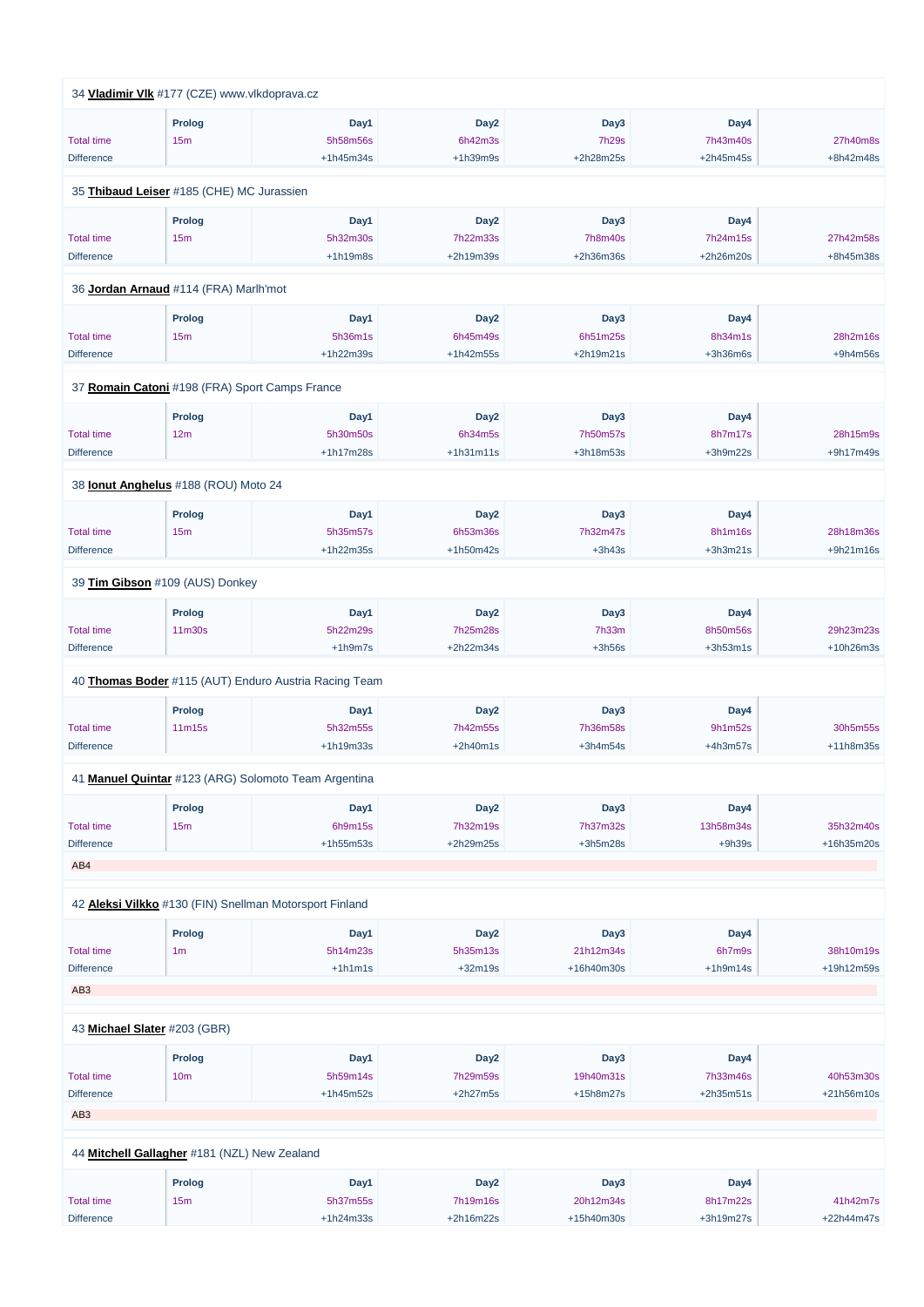| AB <sub>3</sub>                 |                                                     |                       |                       |                         |                       |                         |
|---------------------------------|-----------------------------------------------------|-----------------------|-----------------------|-------------------------|-----------------------|-------------------------|
|                                 | 45 Wilco De Lange #183 (NLD) OffroadSweden          |                       |                       |                         |                       |                         |
|                                 | <b>Prolog</b>                                       | Day1                  | Day <sub>2</sub>      | Day3                    | Day4                  |                         |
| <b>Total time</b>               | 15m                                                 | 5h41m32s              | 7h57m12s              | 20h44m19s               | 8h50m41s              | 43h28m44s               |
| <b>Difference</b>               |                                                     | +1h28m10s             | +2h54m18s             | +16h12m15s              | +3h52m46s             | +24h31m24s              |
| AB <sub>3</sub>                 |                                                     |                       |                       |                         |                       |                         |
|                                 | 46 Guy Nursella #138 (ISR) Beta Israel/ Metro Motor |                       |                       |                         |                       |                         |
|                                 | Prolog                                              | Day1                  | Day <sub>2</sub>      | Day3                    | Day4                  |                         |
| <b>Total time</b>               | 12m15s                                              | 5h29m42s              | 6h27m23s              | 25h                     | 6h19m45s              | 43h29m5s                |
| <b>Difference</b>               |                                                     | +1h16m20s             | +1h24m29s             | +20h27m56s              | $+1h21m50s$           | +24h31m45s              |
| AB <sub>3</sub>                 |                                                     |                       |                       |                         |                       |                         |
|                                 | 47 Malcolm Macrae #149 (NZL) Enduro Legion          |                       |                       |                         |                       |                         |
|                                 | <b>Prolog</b>                                       | Day1                  | Day <sub>2</sub>      | Day3                    | Day4                  |                         |
| <b>Total time</b>               | 15m                                                 | 6h30m52s              | 8h24m14s              | 19h38m40s               | 9h2m40s               | 43h51m26s               |
| <b>Difference</b>               |                                                     | $+2h17m30s$           | +3h21m20s             | +15h6m36s               | $+4h4m45s$            | $+24h54m6s$             |
| AB <sub>3</sub>                 |                                                     |                       |                       |                         |                       |                         |
|                                 | 48 Henchoz Sullivan #120 (CHE) pays d'enhaut        |                       |                       |                         |                       |                         |
|                                 |                                                     |                       |                       |                         |                       |                         |
|                                 | Prolog                                              | Day1                  | Day <sub>2</sub>      | Day3                    | Day4                  |                         |
| <b>Total time</b>               | 15m                                                 | 5h35m12s              | 9h13m8s               | 20h48m9s                | 8h47m51s              | 44h39m20s               |
| <b>Difference</b>               |                                                     | $+1h21m50s$           | +4h10m14s             | +16h16m5s               | +3h49m56s             | $+25h42m$               |
| AB <sub>3</sub>                 |                                                     |                       |                       |                         |                       |                         |
|                                 | 49 Alexandru Pop #191 (ROU) Moto24                  |                       |                       |                         |                       |                         |
|                                 | <b>Prolog</b>                                       | Day1                  | Day <sub>2</sub>      | Day3                    | Day4                  |                         |
| <b>Total time</b>               | 15m                                                 | 6h56m53s              | 8h33m29s              | 20h51m27s               | 9h1m3s                | 45h37m52s               |
| <b>Difference</b>               |                                                     | $+2h43m31s$           | +3h30m35s             | +16h19m23s              | $+4h3m8s$             | +26h40m32s              |
| AB <sub>3</sub>                 |                                                     |                       |                       |                         |                       |                         |
|                                 | 50 Mark De Lautour #163 (NZL) Gibson Tyres NZ       |                       |                       |                         |                       |                         |
|                                 | <b>Prolog</b>                                       | Day1                  | Day <sub>2</sub>      | Day3                    | Day4                  |                         |
| <b>Total time</b>               | 15m                                                 | 6h57m40s              | 9h9m19s               | 20h57m4s                | 9h8m29s               | 46h27m32s               |
| <b>Difference</b>               |                                                     | +2h44m18s             | $+4h6m25s$            | $+16h25m$               | +4h10m34s             | +27h30m12s              |
| AB <sub>3</sub>                 |                                                     |                       |                       |                         |                       |                         |
|                                 | 51 Marcus Morgan #168 (GBR) MJM groundworks         |                       |                       |                         |                       |                         |
|                                 |                                                     |                       |                       |                         |                       |                         |
|                                 | <b>Prolog</b>                                       | Day1                  | Day <sub>2</sub>      | Day3                    | Day4                  |                         |
| <b>Total time</b><br>Difference | 15m                                                 | 6h48m48s<br>+2h35m26s | 8h33m2s<br>$+3h30m8s$ | 23h22m32s<br>+18h50m28s | 9h11m22s<br>+4h13m27s | 48h10m44s<br>+29h13m24s |
|                                 |                                                     |                       |                       |                         |                       |                         |
| AB <sub>3</sub>                 |                                                     |                       |                       |                         |                       |                         |

|                   | <b>Prolog</b>                          | Day1        | Day <sub>2</sub> | Day3             | Day4        |            |
|-------------------|----------------------------------------|-------------|------------------|------------------|-------------|------------|
| <b>Total time</b> | 15m                                    | 6h49m57s    | 17h30m35s        | 21h31m55s        | 9h13m47s    | 55h21m14s  |
| <b>Difference</b> |                                        | $+2h36m35s$ | $+12h27m41s$     | $+16h59m51s$     | $+4h15m52s$ | +36h23m54s |
| AB <sub>3</sub>   |                                        |             |                  |                  |             |            |
|                   | 53 Pavel Ouda #187 (CZE) Midlandoil.cz |             |                  |                  |             |            |
|                   | <b>Prolog</b>                          | Day1        | Day <sub>2</sub> | Day <sub>3</sub> | Day4        |            |
| <b>Total time</b> | 15m                                    | 5h50m39s    | 6h49m9s          | 19h26m8s         | 14h30s      | 46h21m26s  |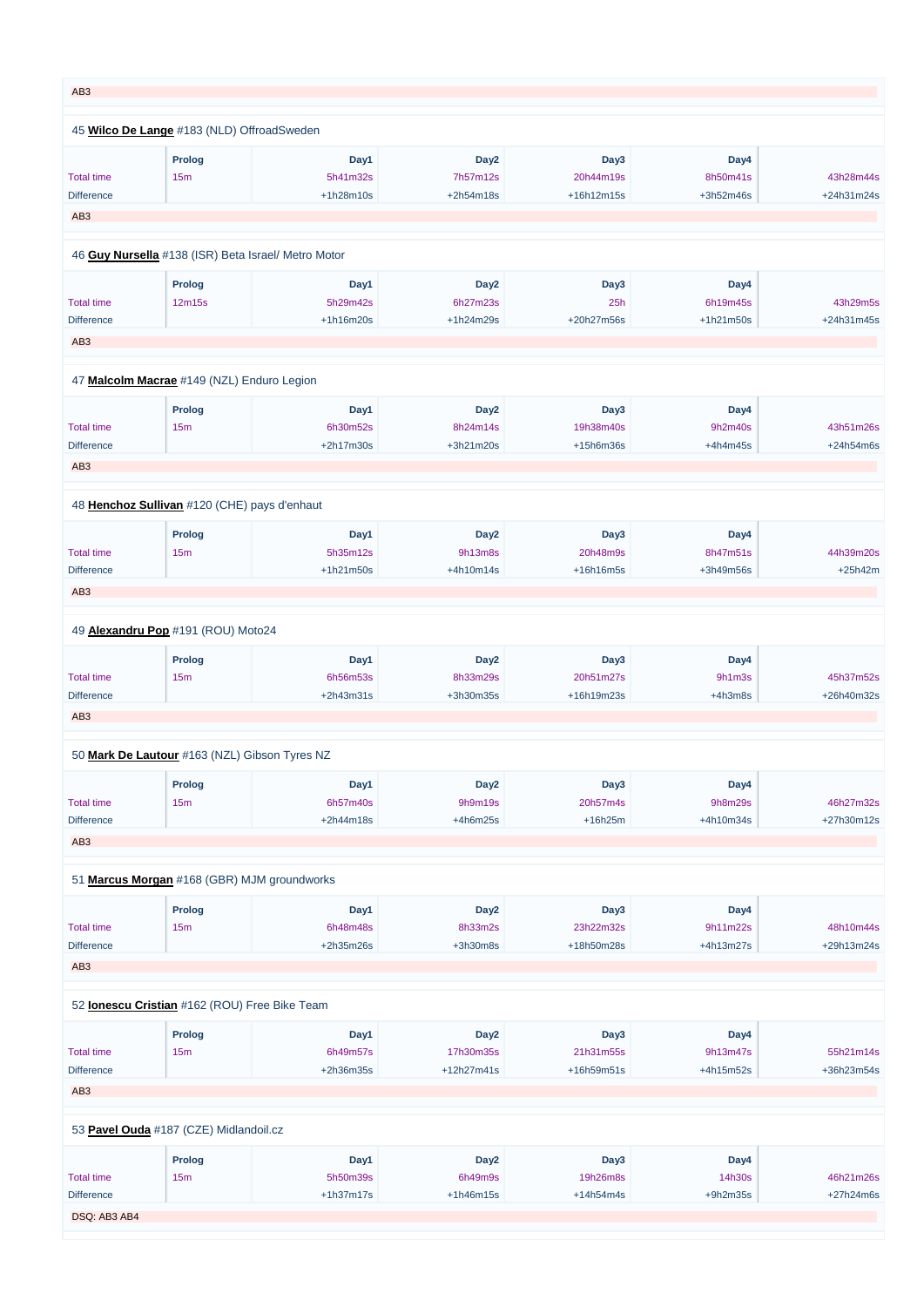|                   |                                               | 54 Fernando Maldonado #112 (ESP) Barranquillo School of Champions |                  |             |            |             |
|-------------------|-----------------------------------------------|-------------------------------------------------------------------|------------------|-------------|------------|-------------|
|                   | <b>Prolog</b>                                 | Day1                                                              | Day <sub>2</sub> | Day3        | Day4       |             |
| <b>Total time</b> | 15m                                           | 6h6m56s                                                           | 7h49m            | 19h33m54s   | 12h48m49s  | 46h33m39s   |
| <b>Difference</b> |                                               | $+1h53m34s$                                                       | $+2h46m6s$       | $+15h1m50s$ | +7h50m54s  | +27h36m19s  |
| DSQ: AB3 AB4      |                                               |                                                                   |                  |             |            |             |
|                   |                                               |                                                                   |                  |             |            |             |
|                   |                                               | 55 Jachym Milosavljevic #186 (CZE) Pizza Gatto Nero               |                  |             |            |             |
|                   | <b>Prolog</b>                                 | Day1                                                              | Day <sub>2</sub> | Day3        | Day4       |             |
| <b>Total time</b> | 15m                                           | 5h35m35s                                                          | 6h41m27s         | 19h29m12s   | 15h5m37s   | 47h6m51s    |
| <b>Difference</b> |                                               | $+1h22m13s$                                                       | +1h38m33s        | +14h57m8s   | +10h7m42s  | +28h9m31s   |
| DSQ: AB3 AB4      |                                               |                                                                   |                  |             |            |             |
|                   |                                               |                                                                   |                  |             |            |             |
|                   |                                               | 56 Diego Bauer #142 (GTM) Revolution Bikes Guatemala              |                  |             |            |             |
|                   | <b>Prolog</b>                                 | Day1                                                              | Day <sub>2</sub> | Day3        | Day4       |             |
| <b>Total time</b> | 15m                                           | 6h26m2s                                                           | 8h41m35s         | 19h47m26s   | 12h29m     | 47h39m3s    |
| <b>Difference</b> |                                               | $+2h12m40s$                                                       | +3h38m41s        | +15h15m22s  | $+7h31m5s$ | +28h41m43s  |
| DSQ: AB3 AB4      |                                               |                                                                   |                  |             |            |             |
|                   |                                               |                                                                   |                  |             |            |             |
|                   |                                               | 57 Sam David Preece #184 (AUS) Raceline Motorcycles. B&B Off-Road |                  |             |            |             |
|                   | <b>Prolog</b>                                 | Day1                                                              | Day <sub>2</sub> | Day3        | Day4       |             |
| <b>Total time</b> | 15m                                           | 6h13m9s                                                           | 8h6m52s          | 20h44m14s   | 13h39m23s  | 48h58m38s   |
| <b>Difference</b> |                                               | $+1h59m47s$                                                       | $+3h3m58s$       | +16h12m10s  | +8h41m28s  | $+30h1m18s$ |
| DSQ: AB3 AB4      |                                               |                                                                   |                  |             |            |             |
|                   |                                               |                                                                   |                  |             |            |             |
|                   |                                               | 58 Mark Kirby #110 (GBR) Eurotek KTM/ K and N Surfacing           |                  |             |            |             |
|                   | <b>Prolog</b>                                 | Day1                                                              | Day <sub>2</sub> | Day3        | Day4       |             |
| <b>Total time</b> | 15m                                           | 6h14m18s                                                          | 8h7m36s          | 20h23m19s   | 14h1m1s    | 49h1m14s    |
| <b>Difference</b> |                                               | $+2h56s$                                                          | $+3h4m42s$       | +15h51m15s  | +9h3m6s    | +30h3m54s   |
| DSQ: AB3 AB4      |                                               |                                                                   |                  |             |            |             |
|                   | 59 Warren Barwell #160 (ZAF) BB Cars RAD moto |                                                                   |                  |             |            |             |
|                   |                                               |                                                                   |                  |             |            |             |
|                   | <b>Prolog</b>                                 | Day1                                                              | Day <sub>2</sub> | Day3        | Day4       |             |
| <b>Total time</b> | 15m                                           | 5h34m57s                                                          | 7h24m2s          | 20h37m26s   | 15h22m7s   | 49h13m32s   |
| <b>Difference</b> |                                               | $+1h21m35s$                                                       | $+2h21m8s$       | +16h5m22s   | +10h24m12s | +30h16m12s  |
| DSQ: AB3 AB4      |                                               |                                                                   |                  |             |            |             |
|                   | 60 Wil Westgarth #128 (GBR) Eurotek           |                                                                   |                  |             |            |             |
|                   |                                               |                                                                   |                  |             |            |             |
|                   | <b>Prolog</b>                                 | Day1                                                              | Day <sub>2</sub> | Day3        | Day4       |             |
| <b>Total time</b> | 4m30s                                         | 4h31m12s                                                          | 5h43m47s         | 25h         | 14h45s     | 49h20m14s   |
| <b>Difference</b> |                                               | $+17m50s$                                                         | $+40m53s$        | +20h27m56s  | $+9h2m50s$ | +30h22m54s  |
| DSQ: AB3 AB4      |                                               |                                                                   |                  |             |            |             |
|                   |                                               |                                                                   |                  |             |            |             |

61 **[Achim Bergmann](https://www.redbullromaniacs.com/for-competitors/profile/?e=rbr2019&b=167)** #167 (ZAF) Pepson Plastic Husqvarna

|                                           | Prolog | Day1       | Day <sub>2</sub> | Day3         | Day4         |              |  |  |
|-------------------------------------------|--------|------------|------------------|--------------|--------------|--------------|--|--|
| <b>Total time</b>                         | 15m    | 5h34m28s   | 7h42m15s         | 20h26m54s    | 15h31m26s    | 49h30m3s     |  |  |
| <b>Difference</b>                         |        | $+1h21m6s$ | $+2h39m21s$      | +15h54m50s   | $+10h33m31s$ | +30h32m43s   |  |  |
| DSQ: AB3 AB4                              |        |            |                  |              |              |              |  |  |
|                                           |        |            |                  |              |              |              |  |  |
| 62 James Stearns #118 (USA) INSIDE ENDURO |        |            |                  |              |              |              |  |  |
|                                           | Prolog | Day1       | Day <sub>2</sub> | Day3         | Day4         |              |  |  |
| <b>Total time</b>                         | 15m    | 6h17m13s   | 9h14m57s         | 20h53m31s    | 13h31m56s    | 50h12m37s    |  |  |
| <b>Difference</b>                         |        | $+2h3m51s$ | $+4h12m3s$       | $+16h21m27s$ | $+8h34m1s$   | $+31h15m17s$ |  |  |
| DSQ: AB3 AB4                              |        |            |                  |              |              |              |  |  |
|                                           |        |            |                  |              |              |              |  |  |
| 63 Giorgi Otiashvili #158 (GEO) husky.ge  |        |            |                  |              |              |              |  |  |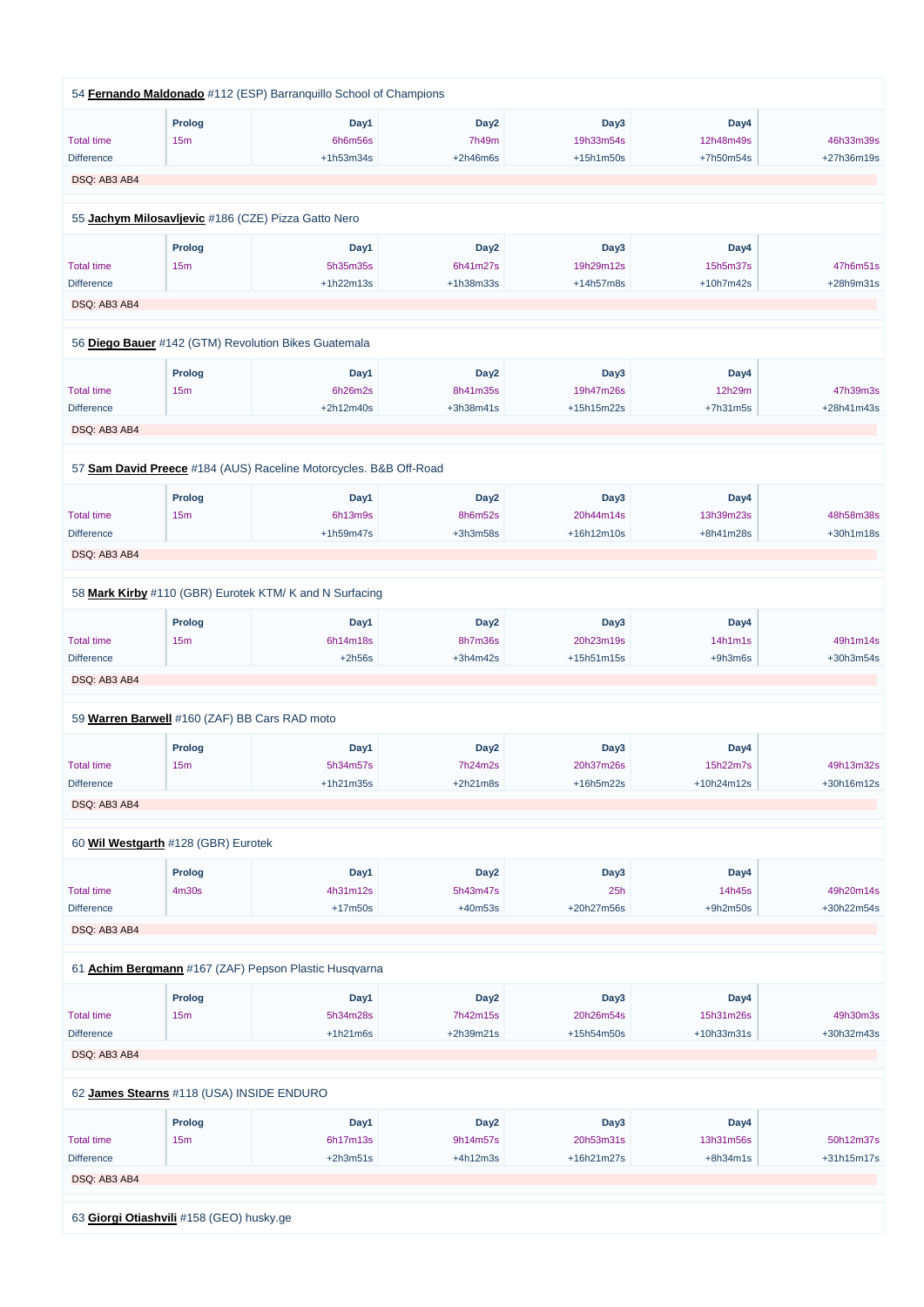|                                               | <b>Prolog</b>   | Day1                                                               | Day <sub>2</sub> | Day3       | Day4       |            |
|-----------------------------------------------|-----------------|--------------------------------------------------------------------|------------------|------------|------------|------------|
| <b>Total time</b>                             | 15m             | 7h1m41s                                                            | 8h27m20s         | 19h31m44s  | 15h2m10s   | 50h17m55s  |
| <b>Difference</b>                             |                 | +2h48m19s                                                          | +3h24m26s        | +14h59m40s | +10h4m15s  | +31h20m35s |
| DSQ: AB3 AB4                                  |                 |                                                                    |                  |            |            |            |
|                                               |                 |                                                                    |                  |            |            |            |
| 64 Marcel Hasenauer #144 (AUT) Wuschz'n Rider |                 |                                                                    |                  |            |            |            |
|                                               | <b>Prolog</b>   | Day1                                                               | Day <sub>2</sub> | Day3       | Day4       |            |
| <b>Total time</b>                             | 10m45s          | 6h18m6s                                                            | 8h42m2s          | 20h41m37s  | 14h32m40s  | 50h25m10s  |
| <b>Difference</b>                             |                 | $+2h4m44s$                                                         | $+3h39m8s$       | +16h9m33s  | +9h34m45s  | +31h27m50s |
| DSQ: AB3 AB4                                  |                 |                                                                    |                  |            |            |            |
|                                               |                 |                                                                    |                  |            |            |            |
| 65 Fritz Steger #174 (AUT) Wuschz'n Rider     |                 |                                                                    |                  |            |            |            |
|                                               | <b>Prolog</b>   | Day1                                                               | Day <sub>2</sub> | Day3       | Day4       |            |
| <b>Total time</b>                             | 15m             | 6h10m5s                                                            | 8h47m13s         | 20h39m33s  | 14h54m50s  | 50h46m41s  |
| <b>Difference</b>                             |                 | +1h56m43s                                                          | +3h44m19s        | +16h7m29s  | +9h56m55s  | +31h49m21s |
| DSQ: AB3 AB4                                  |                 |                                                                    |                  |            |            |            |
|                                               |                 |                                                                    |                  |            |            |            |
| 66 Vogel Marcel #180 (CHE) ORTP               |                 |                                                                    |                  |            |            |            |
|                                               | <b>Prolog</b>   | Day1                                                               | Day <sub>2</sub> | Day3       | Day4       |            |
| <b>Total time</b>                             | 15m             | 6h22m1s                                                            | 8h39m16s         | 20h42m42s  | 14h51m43s  | 50h50m42s  |
| <b>Difference</b>                             |                 | $+2h8m39s$                                                         | +3h36m22s        | +16h10m38s | +9h53m48s  | +31h53m22s |
| DSQ: AB3 AB4                                  |                 |                                                                    |                  |            |            |            |
|                                               |                 |                                                                    |                  |            |            |            |
|                                               |                 | 67 Lukas Zehnder #175 (DEU) Endurides/MH-Motorräder/Team Zehnder   |                  |            |            |            |
|                                               | <b>Prolog</b>   | Day1                                                               | Day <sub>2</sub> | Day3       | Day4       |            |
| <b>Total time</b>                             | 15m             | 5h57m                                                              | 8h46m49s         | 20h40m55s  | 15h19m42s  | 50h59m26s  |
| <b>Difference</b>                             |                 | $+1h43m38s$                                                        | +3h43m55s        | +16h8m51s  | +10h21m47s | $+32h2m6s$ |
| DSQ: AB3 AB4                                  |                 |                                                                    |                  |            |            |            |
|                                               |                 |                                                                    |                  |            |            |            |
| 68 Wilfried Schmidtmayr #182 (AUT)            |                 |                                                                    |                  |            |            |            |
|                                               | <b>Prolog</b>   | Day1                                                               | Day <sub>2</sub> | Day3       | Day4       |            |
| <b>Total time</b>                             | 11 <sub>m</sub> | 6h24m44s                                                           | 24h40m           | 7h34m17s   | 13h21m41s  | 52h11m42s  |
| <b>Difference</b>                             |                 | $+2h11m22s$                                                        | +19h37m6s        | $+3h2m13s$ | +8h23m46s  | +33h14m22s |
| DSQ: AB2 AB4                                  |                 |                                                                    |                  |            |            |            |
|                                               |                 |                                                                    |                  |            |            |            |
| 69 Marc Holder #151 (DEU) Team Pussy Racing   |                 |                                                                    |                  |            |            |            |
|                                               | <b>Prolog</b>   | Day1                                                               | Day <sub>2</sub> | Day3       | Day4       |            |
| <b>Total time</b>                             | 15m             | 6h12m23s                                                           | 9h1m46s          | 21h7m29s   | 16h20m19s  | 52h56m57s  |
| <b>Difference</b>                             |                 | $+1h59m1s$                                                         | +3h58m52s        | +16h35m25s | +11h22m24s | +33h59m37s |
| DSQ: AB3 AB4                                  |                 |                                                                    |                  |            |            |            |
|                                               |                 |                                                                    |                  |            |            |            |
|                                               |                 | 70 Matthias Reichmann #152 (DEU) Team Pussy Racing MSC Bräunlingen |                  |            |            |            |
|                                               | <b>Prolog</b>   | Day1                                                               | Day <sub>2</sub> | Day3       | Day4       |            |

| <b>Total time</b>                                    | 15 <sub>m</sub> | 6h19m25s    | 9h11m            | 21h5m1s      | 16h21m28s    | 53h11m54s    |  |  |  |  |
|------------------------------------------------------|-----------------|-------------|------------------|--------------|--------------|--------------|--|--|--|--|
| <b>Difference</b>                                    |                 | $+2h6m3s$   | $+4h8m6s$        | $+16h32m57s$ | $+11h23m33s$ | $+34h14m34s$ |  |  |  |  |
| DSQ: AB3 AB4                                         |                 |             |                  |              |              |              |  |  |  |  |
| 71 Vincenzo Barbagallo #153 (BRA) Tranqueiras Racing |                 |             |                  |              |              |              |  |  |  |  |
|                                                      | <b>Prolog</b>   | Day1        | Day <sub>2</sub> | Day3         | Day4         |              |  |  |  |  |
| <b>Total time</b>                                    | 15 <sub>m</sub> | 5h58m37s    | 7h48m25s         | 25h          | 14h51m16s    | 53h53m18s    |  |  |  |  |
| <b>Difference</b>                                    |                 | $+1h45m15s$ | $+2h45m31s$      | $+20h27m56s$ | $+9h53m21s$  | +34h55m58s   |  |  |  |  |
| DSQ: AB3 AB4                                         |                 |             |                  |              |              |              |  |  |  |  |
|                                                      |                 |             |                  |              |              |              |  |  |  |  |
| 72 Fabien Choffat #111 (CHE) Mc jura                 |                 |             |                  |              |              |              |  |  |  |  |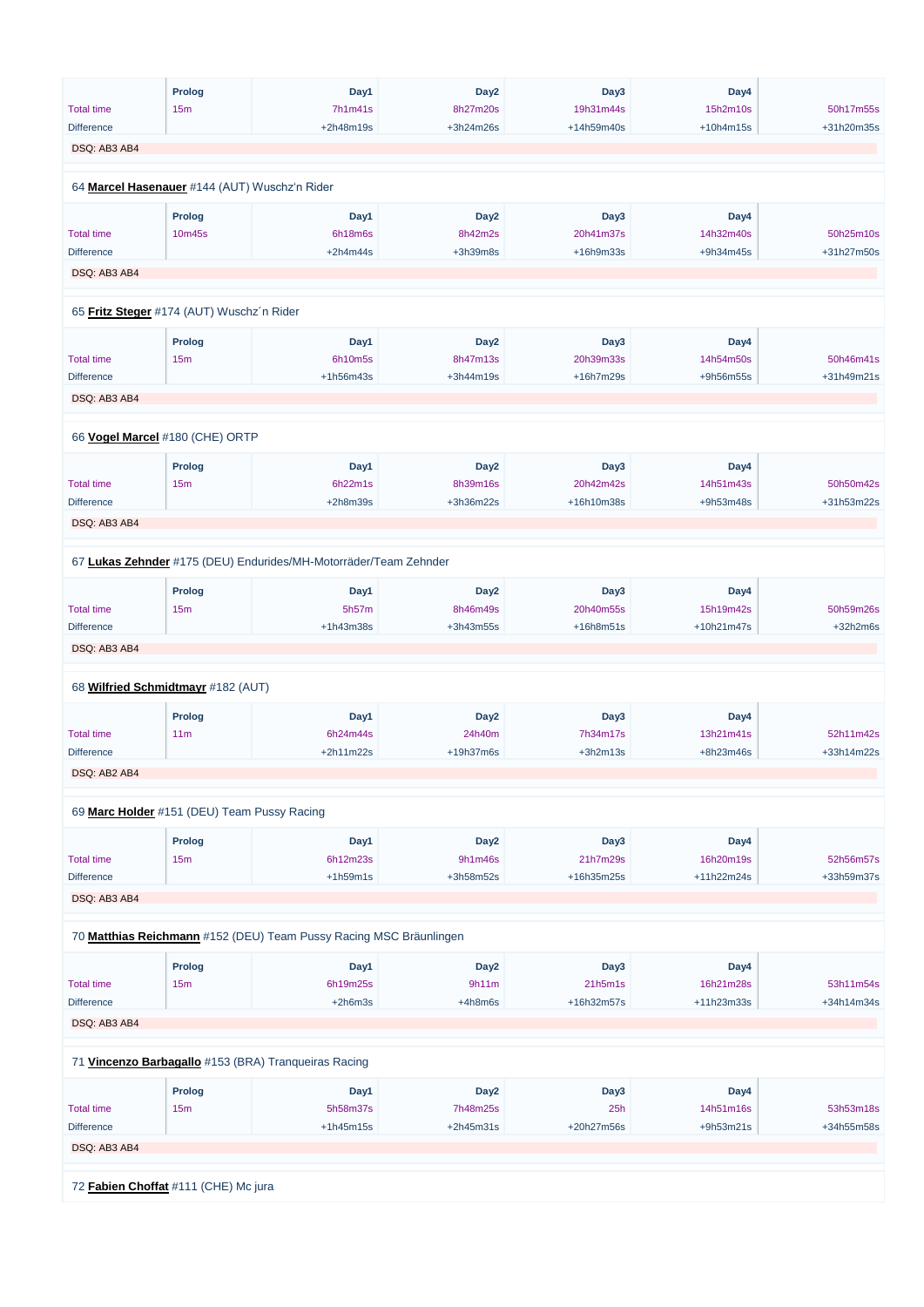|                   | <b>Prolog</b>                                  | Day1                                                | Day <sub>2</sub> | Day <sub>3</sub> | Day4       |            |
|-------------------|------------------------------------------------|-----------------------------------------------------|------------------|------------------|------------|------------|
| <b>Total time</b> | 15m                                            | 6h22m42s                                            | 13h6m10s         | 20h50m59s        | 13h43m29s  | 54h18m20s  |
| <b>Difference</b> |                                                | $+2h9m20s$                                          | $+8h3m16s$       | +16h18m55s       | +8h45m34s  | $+35h21m$  |
| DSQ: AB3 AB4      |                                                |                                                     |                  |                  |            |            |
|                   |                                                |                                                     |                  |                  |            |            |
|                   |                                                | 73 Felix Straube #126 (ARG) Solomoto Team Argentina |                  |                  |            |            |
|                   | <b>Prolog</b>                                  | Day1                                                | Day <sub>2</sub> | Day3             | Day4       |            |
| <b>Total time</b> | 15m                                            | 6h35m7s                                             | 13h9m37s         | 20h58m27s        | 15h30m37s  | 56h28m48s  |
| <b>Difference</b> |                                                | +2h21m45s                                           | $+8h6m43s$       | +16h26m23s       | +10h32m42s | +37h31m28s |
| DSQ: AB3 AB4      |                                                |                                                     |                  |                  |            |            |
|                   | 74 Alexandr Antipin #133 (RUS) Enduroural      |                                                     |                  |                  |            |            |
|                   |                                                |                                                     |                  |                  |            |            |
|                   | <b>Prolog</b>                                  | Day1                                                | Day <sub>2</sub> | Day3             | Day4       |            |
| <b>Total time</b> | 15m                                            | 6h38m47s                                            | 13h2m5s          | 20h55m26s        | 16h13m30s  | 57h4m48s   |
| <b>Difference</b> |                                                | +2h25m25s                                           | +7h59m11s        | +16h23m22s       | +11h15m35s | +38h7m28s  |
| DSQ: AB3 AB4      |                                                |                                                     |                  |                  |            |            |
|                   |                                                |                                                     |                  |                  |            |            |
|                   | 75 Vitalii lakovenko #124 (UKR)                |                                                     |                  |                  |            |            |
|                   | <b>Prolog</b>                                  | Day1                                                | Day <sub>2</sub> | Day3             | Day4       |            |
| <b>Total time</b> | 15m                                            | 7h24s                                               | 13h7m44s         | 21h15m32s        | 15h32m34s  | 57h11m14s  |
| <b>Difference</b> |                                                | $+2h47m2s$                                          | $+8h4m50s$       | +16h43m28s       | +10h34m39s | +38h13m54s |
| DSQ: AB3 AB4      |                                                |                                                     |                  |                  |            |            |
|                   |                                                |                                                     |                  |                  |            |            |
|                   | 76 Mark Newton #200 (NZL) Forest trail events  |                                                     |                  |                  |            |            |
|                   | <b>Prolog</b>                                  | Day1                                                | Day <sub>2</sub> | Day3             | Day4       |            |
| <b>Total time</b> | 15m                                            | 6h47m23s                                            | 13h13m28s        | 21h4m43s         | 15h51m3s   | 57h11m37s  |
| <b>Difference</b> |                                                | $+2h34m1s$                                          | +8h10m34s        | +16h32m39s       | +10h53m8s  | +38h14m17s |
| DSQ: AB3 AB4      |                                                |                                                     |                  |                  |            |            |
|                   |                                                |                                                     |                  |                  |            |            |
|                   | 77 Patrick Zellhofer #193 (AUT) Bachner Racing |                                                     |                  |                  |            |            |
|                   | <b>Prolog</b>                                  | Day1                                                | Day <sub>2</sub> | Day3             | Day4       |            |
| <b>Total time</b> | 10m15s                                         | 5h42m39s                                            | 7h49m1s          | 20h10m38s        | 23h55m     | 57h47m33s  |
| <b>Difference</b> |                                                | +1h29m17s                                           | $+2h46m7s$       | +15h38m34s       | +18h57m5s  | +38h50m13s |
| DSQ: AB3 AB4      |                                                |                                                     |                  |                  |            |            |
|                   | 78 Evgeny Kosukhin #132 (RUS) Enduro Ural      |                                                     |                  |                  |            |            |
|                   |                                                |                                                     |                  |                  |            |            |
|                   | <b>Prolog</b>                                  | Day1                                                | Day <sub>2</sub> | Day3             | Day4       |            |
| <b>Total time</b> | 15m                                            | 6h40m54s                                            | 14h20m23s        | 20h57m34s        | 16h26m23s  | 58h40m14s  |
| <b>Difference</b> |                                                | +2h27m32s                                           | +9h17m29s        | +16h25m30s       | +11h28m28s | +39h42m54s |
| DSQ: AB3 AB4      |                                                |                                                     |                  |                  |            |            |
|                   |                                                |                                                     |                  |                  |            |            |
|                   | 79 Roberto Quintanilla #165 (MEX) Beta Mexico  |                                                     |                  |                  |            |            |
|                   | <b>Prolog</b>                                  | Day1                                                | Day <sub>2</sub> | Day3             | Day4       |            |

| <b>Total time</b>                            | 15 <sub>m</sub> | 6h15m22s                                            | 13h7m27s         | 20h55m59s    | 18h11m37s    | 58h45m25s  |  |  |  |  |
|----------------------------------------------|-----------------|-----------------------------------------------------|------------------|--------------|--------------|------------|--|--|--|--|
| <b>Difference</b>                            |                 | $+2h2m$                                             | $+8h4m33s$       | $+16h23m55s$ | $+13h13m42s$ | +39h48m5s  |  |  |  |  |
| DSQ: AB3 AB4                                 |                 |                                                     |                  |              |              |            |  |  |  |  |
|                                              |                 |                                                     |                  |              |              |            |  |  |  |  |
|                                              |                 | 80 Jose Carbonell #113 (ARG) Solomototeam Argentina |                  |              |              |            |  |  |  |  |
|                                              |                 |                                                     |                  |              |              |            |  |  |  |  |
|                                              | <b>Prolog</b>   | Day1                                                | Day <sub>2</sub> | Day3         | Day4         |            |  |  |  |  |
| <b>Total time</b>                            | 15m             | 6h4m51s                                             | 8h40m43s         | 20h41m33s    | 23h55m       | 59h37m7s   |  |  |  |  |
| <b>Difference</b>                            |                 | $+1h51m29s$                                         | $+3h37m49s$      | +16h9m29s    | $+18h57m5s$  | +40h39m47s |  |  |  |  |
| DSQ: AB3 AB4                                 |                 |                                                     |                  |              |              |            |  |  |  |  |
|                                              |                 |                                                     |                  |              |              |            |  |  |  |  |
|                                              |                 |                                                     |                  |              |              |            |  |  |  |  |
| 81 Leeroy Verdegem #147 (FRA) New Cal Enduro |                 |                                                     |                  |              |              |            |  |  |  |  |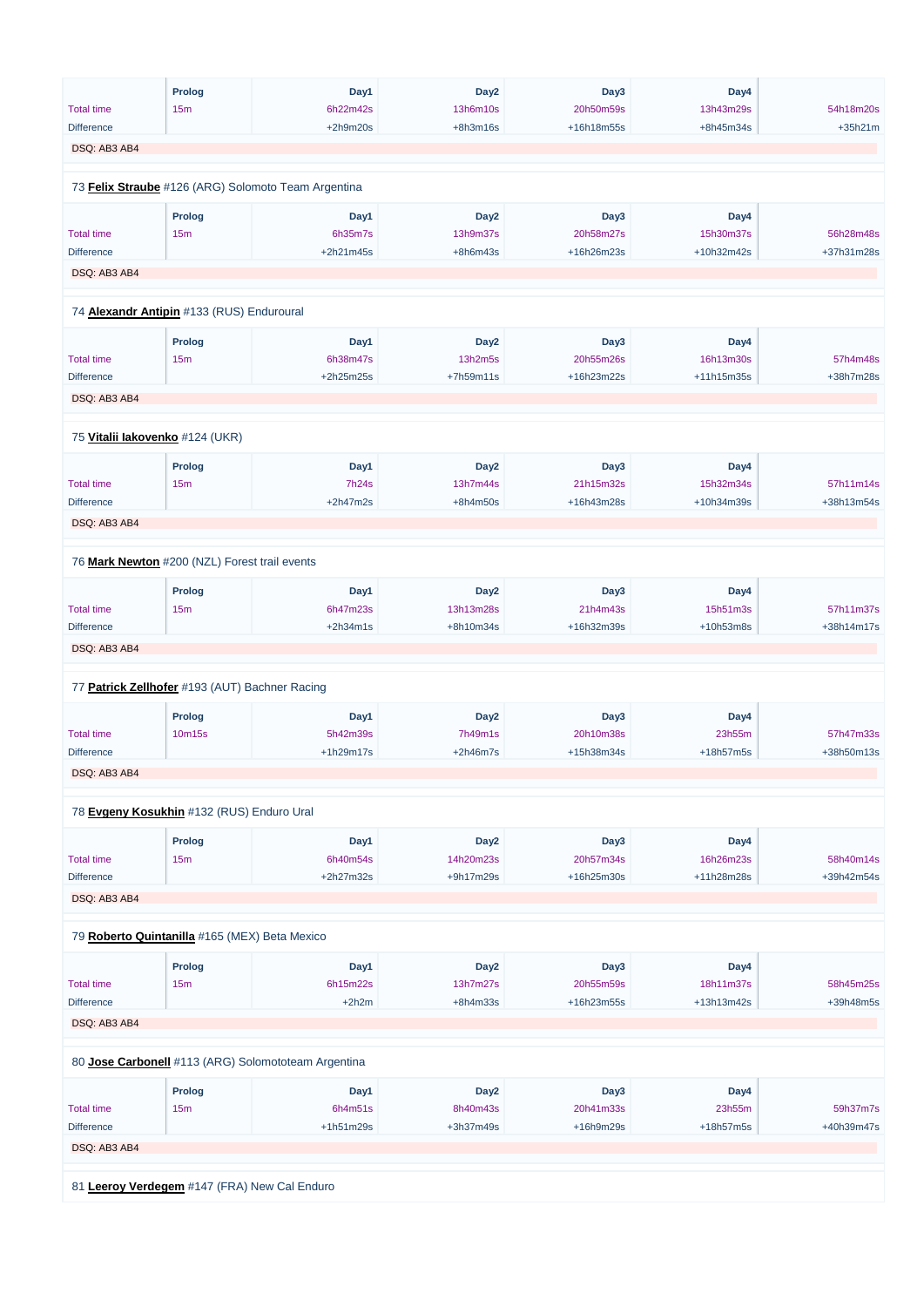|                                   | <b>Prolog</b>                                 | Day1                                                          | Day <sub>2</sub> | Day3       | Day4       |            |
|-----------------------------------|-----------------------------------------------|---------------------------------------------------------------|------------------|------------|------------|------------|
| <b>Total time</b>                 | 15m                                           | 7h12m25s                                                      | 17h57m9s         | 20h50m44s  | 14h40m47s  | 60h56m5s   |
| <b>Difference</b>                 |                                               | $+2h59m3s$                                                    | +12h54m15s       | +16h18m40s | +9h42m52s  | +41h58m45s |
| DSQ: AB3 AB4                      |                                               |                                                               |                  |            |            |            |
|                                   |                                               |                                                               |                  |            |            |            |
| 82 Rafal Czech #155 (POL)         |                                               |                                                               |                  |            |            |            |
|                                   | Prolog                                        | Day1                                                          | Day <sub>2</sub> | Day3       | Day4       |            |
| <b>Total time</b>                 | 15m                                           | 12h36m20s                                                     | 14h13m16s        | 21h22m47s  | 14h51m29s  | 63h18m52s  |
| <b>Difference</b>                 |                                               | +8h22m58s                                                     | +9h10m22s        | +16h50m43s | +9h53m34s  | +44h21m32s |
| DSQ: AB3 AB4                      |                                               |                                                               |                  |            |            |            |
|                                   |                                               |                                                               |                  |            |            |            |
|                                   |                                               | 83 Mykolas Paulavicius #140 (LTU) Moto-Adventures Racing Team |                  |            |            |            |
|                                   | <b>Prolog</b>                                 | Day1                                                          | Day <sub>2</sub> | Day3       | Day4       |            |
| <b>Total time</b>                 | 15m                                           | 6h47m38s                                                      | 17h59m51s        | 21h20m50s  | 17h25m53s  | 63h49m12s  |
| <b>Difference</b>                 |                                               | +2h34m16s                                                     | +12h56m57s       | +16h48m46s | +12h27m58s | +44h51m52s |
| DSQ: AB3 AB4                      |                                               |                                                               |                  |            |            |            |
|                                   |                                               |                                                               |                  |            |            |            |
|                                   | 84 Piotr Urbanski #156 (POL)                  |                                                               |                  |            |            |            |
|                                   | <b>Prolog</b>                                 | Day1                                                          | Day <sub>2</sub> | Day3       | Day4       |            |
| <b>Total time</b>                 | 15m                                           | 12h33m59s                                                     | 14h14m28s        | 21h20m37s  | 15h25m57s  | 63h50m1s   |
| <b>Difference</b>                 |                                               | +8h20m37s                                                     | +9h11m34s        | +16h48m33s | +10h28m2s  | +44h52m41s |
| DSQ: AB3 AB4                      |                                               |                                                               |                  |            |            |            |
|                                   |                                               |                                                               |                  |            |            |            |
|                                   | 85 Nicola Casolari #166 (ITA)                 |                                                               |                  |            |            |            |
|                                   | <b>Prolog</b>                                 | Day1                                                          | Day <sub>2</sub> | Day3       | Day4       |            |
| <b>Total time</b>                 | 15m                                           | 7h48m30s                                                      | 17h34m30s        | 20h49m21s  | 17h30m21s  | 63h57m42s  |
| <b>Difference</b>                 |                                               | $+3h35m8s$                                                    | +12h31m36s       | +16h17m17s | +12h32m26s | $+45h22s$  |
| DSQ: AB3 AB4                      |                                               |                                                               |                  |            |            |            |
|                                   | 86 Ralf Dietze #141 (DEU) Maschinenbau Dietze |                                                               |                  |            |            |            |
|                                   |                                               |                                                               |                  |            |            |            |
|                                   | <b>Prolog</b>                                 | Day1                                                          | Day <sub>2</sub> | Day3       | Day4       |            |
| <b>Total time</b>                 | 15m                                           | 7h12m51s                                                      | 18h1m2s          | 21h18m52s  | 17h15m3s   | 64h2m48s   |
| <b>Difference</b><br>DSQ: AB3 AB4 |                                               | +2h59m29s                                                     | +12h58m8s        | +16h46m48s | +12h17m8s  | +45h5m28s  |
|                                   |                                               |                                                               |                  |            |            |            |
|                                   | 87 Jason Kozinsky #199 (ZAF) The Roost KTM    |                                                               |                  |            |            |            |
|                                   | <b>Prolog</b>                                 | Day1                                                          | Day <sub>2</sub> | Day3       | Day4       |            |
| <b>Total time</b>                 | 15m                                           | 6h20m46s                                                      | 12h26m7s         | 21h8m1s    | 23h55m     | 64h4m54s   |
| <b>Difference</b>                 |                                               | $+2h7m24s$                                                    | +7h23m13s        | +16h35m57s | +18h57m5s  | +45h7m34s  |
| DSQ: AB3 AB4                      |                                               |                                                               |                  |            |            |            |
|                                   |                                               |                                                               |                  |            |            |            |
|                                   | 88 Mauricio Del Hierro #150 (PER) Nava Racing |                                                               |                  |            |            |            |
|                                   | <b>Prolog</b>                                 | Day1                                                          | Day <sub>2</sub> | Day3       | Day4       |            |
| <b>Total time</b>                 | 15 <sub>m</sub>                               | 7h40m34s                                                      | 17h42m12s        | 21h37m38s  | 17h8m9s    | 64h23m33s  |

| <b>Difference</b>                        |                                                       | $+3h27m12s$ | +12h39m18s       | $+17h5m34s$ | $+12h10m14s$ | +45h26m13s |  |  |  |
|------------------------------------------|-------------------------------------------------------|-------------|------------------|-------------|--------------|------------|--|--|--|
| DSQ: AB3 AB4                             |                                                       |             |                  |             |              |            |  |  |  |
|                                          |                                                       |             |                  |             |              |            |  |  |  |
|                                          | 89 José Manuel Paz #148 (ARG) Solomoto Team Argentina |             |                  |             |              |            |  |  |  |
|                                          |                                                       |             |                  |             |              |            |  |  |  |
|                                          | <b>Prolog</b>                                         | Day1        | Day <sub>2</sub> | Day3        | Day4         |            |  |  |  |
| <b>Total time</b>                        | 15 <sub>m</sub>                                       | 6h18m32s    | 11h37m48s        | 25h         | 23h55m       | 67h6m20s   |  |  |  |
| <b>Difference</b>                        |                                                       | $+2h5m10s$  | $+6h34m54s$      | +20h27m56s  | $+18h57m5s$  | $+48h9m$   |  |  |  |
| DSQ: AB3 AB4                             |                                                       |             |                  |             |              |            |  |  |  |
|                                          |                                                       |             |                  |             |              |            |  |  |  |
| 90 Avramescu Razvan #108 (ROU) GO RACING |                                                       |             |                  |             |              |            |  |  |  |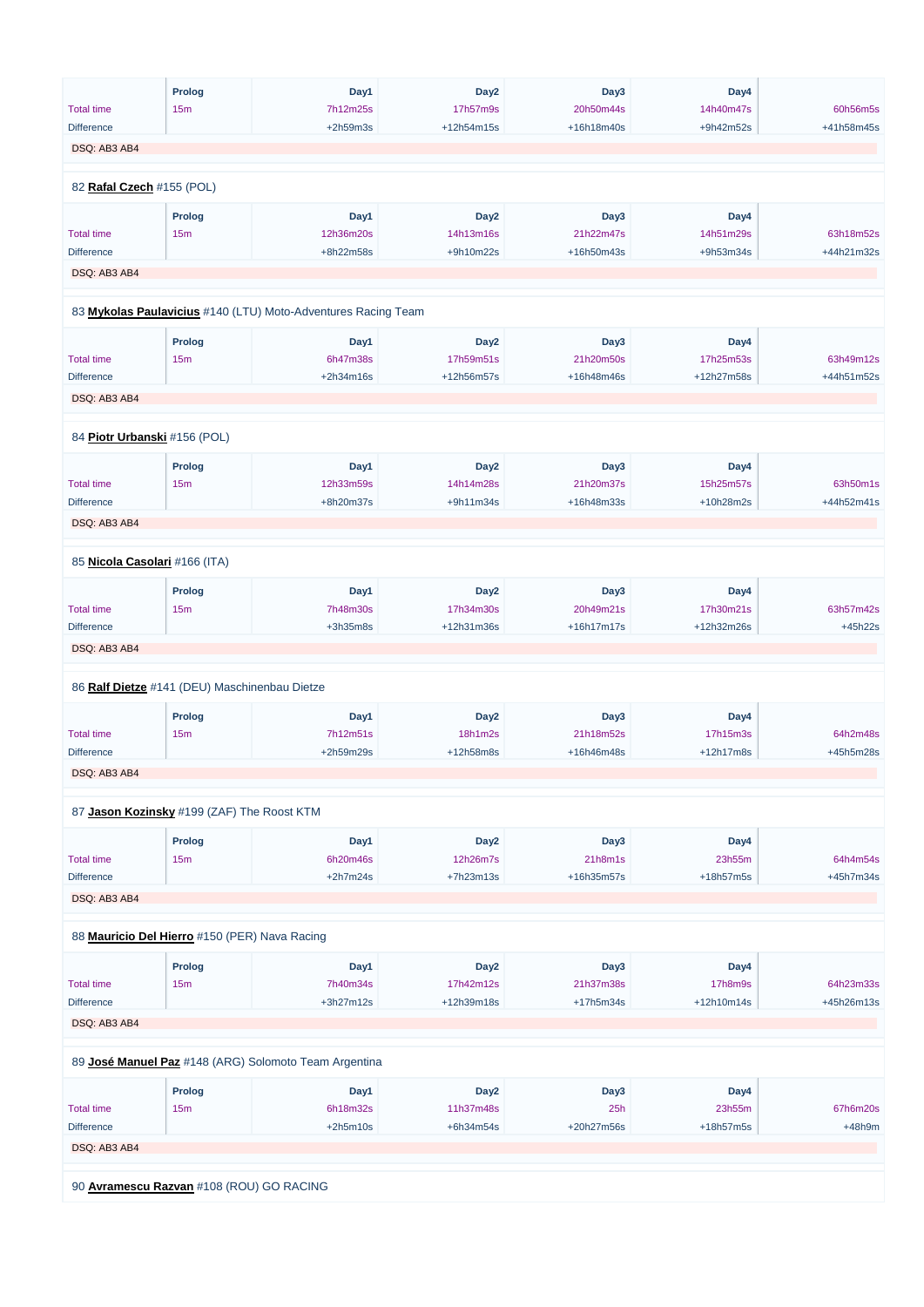|                                               | <b>Prolog</b> | Day1                                                                  | Day <sub>2</sub> | Day3       | Day4      |            |
|-----------------------------------------------|---------------|-----------------------------------------------------------------------|------------------|------------|-----------|------------|
| <b>Total time</b>                             | 15m           | 7h29m9s                                                               | 14h26m35s        | 25h        | 23h55m    | 71h5m44s   |
| <b>Difference</b>                             |               | $+3h15m47s$                                                           | +9h23m41s        | +20h27m56s | +18h57m5s | +52h8m24s  |
| DSQ: AB3 AB4                                  |               |                                                                       |                  |            |           |            |
|                                               |               |                                                                       |                  |            |           |            |
| 91 Yossi Gutman #171 (ISR) KTM Israel         |               |                                                                       |                  |            |           |            |
|                                               | Prolog        | Day1                                                                  | Day <sub>2</sub> | Day3       | Day4      |            |
| <b>Total time</b>                             | 15m           | 6h45m28s                                                              | 19h1m33s         | 25h        | 23h55m    | 74h57m1s   |
| <b>Difference</b>                             |               | $+2h32m6s$                                                            | +13h58m39s       | +20h27m56s | +18h57m5s | +55h59m41s |
| DSQ: AB2 AB3 AB4                              |               |                                                                       |                  |            |           |            |
| 92 Carlos Yusty #143 (MEX)                    |               |                                                                       |                  |            |           |            |
|                                               |               |                                                                       |                  |            |           |            |
|                                               | <b>Prolog</b> | Day1                                                                  | Day <sub>2</sub> | Day3       | Day4      |            |
| <b>Total time</b>                             | 15m           | 10h10s                                                                | 17h45m8s         | 25h        | 23h55m    | 76h55m18s  |
| <b>Difference</b>                             |               | +5h46m48s                                                             | +12h42m14s       | +20h27m56s | +18h57m5s | +57h57m58s |
| DSQ: AB1 AB3 AB4                              |               |                                                                       |                  |            |           |            |
|                                               |               |                                                                       |                  |            |           |            |
|                                               |               | 93 Dominique Essig #190 (DEU) Dirtbiker Mag enduroXevents MSC Marbach |                  |            |           |            |
|                                               | <b>Prolog</b> | Day1                                                                  | Day <sub>2</sub> | Day3       | Day4      |            |
| <b>Total time</b>                             | 15m           | 7h37m51s                                                              | 22h4m12s         | 23h32m2s   | 23h55m    | 77h24m5s   |
| <b>Difference</b>                             |               | +3h24m29s                                                             | $+17h1m18s$      | +18h59m58s | +18h57m5s | +58h26m45s |
| DSQ: AB2 AB3 AB4                              |               |                                                                       |                  |            |           |            |
|                                               |               |                                                                       |                  |            |           |            |
| 94 Matthias Bachner #192 (AUT) Bachner Racing |               |                                                                       |                  |            |           |            |
|                                               | <b>Prolog</b> | Day1                                                                  | Day <sub>2</sub> | Day3       | Day4      |            |
| <b>Total time</b>                             | 7m45s         | 5h53m40s                                                              | 24h40m           | 25h        | 23h55m    | 79h36m25s  |
| <b>Difference</b>                             |               | $+1h40m18s$                                                           | +19h37m6s        | +20h27m56s | +18h57m5s | +60h39m5s  |
| DSQ: AB2 AB3 AB4                              |               |                                                                       |                  |            |           |            |
|                                               |               |                                                                       |                  |            |           |            |
|                                               |               | 95 Itzik Kelner #169 (ISR) Betamotor Israel / Metro Motor             |                  |            |           |            |
|                                               | <b>Prolog</b> | Day1                                                                  | Day <sub>2</sub> | Day3       | Day4      |            |
| <b>Total time</b>                             | 15m           | 14h15m20s                                                             | 19h34m26s        | 25h        | 23h55m    | 82h59m46s  |
| <b>Difference</b>                             |               | $+10h1m58s$                                                           | +14h31m32s       | +20h27m56s | +18h57m5s | +64h2m26s  |
| DSQ: AB1 AB2 AB3 AB4                          |               |                                                                       |                  |            |           |            |
| 96 Shane Bowden #131 (AUS) Shane Bowden       |               |                                                                       |                  |            |           |            |
|                                               |               |                                                                       |                  |            |           |            |
|                                               | <b>Prolog</b> | Day1                                                                  | Day <sub>2</sub> | Day3       | Day4      |            |
| <b>Total time</b>                             | 15m           | 10h10m31s                                                             | 24h40m           | 25h        | 23h55m    | 84h31s     |
| <b>Difference</b>                             |               | $+5h57m9s$                                                            | +19h37m6s        | +20h27m56s | +18h57m5s | +65h3m11s  |
| DSQ: AB1 AB2 AB3 AB4                          |               |                                                                       |                  |            |           |            |
|                                               |               |                                                                       |                  |            |           |            |
| 97 Ronen Cohen #145 (ISR) Motorica            |               |                                                                       |                  |            |           |            |
|                                               | <b>Prolog</b> | Day1                                                                  | Day <sub>2</sub> | Day3       | Day4      |            |

| <b>Total time</b>                                | 15m             | 18h5m10s     | 19h32m49s        | 25h        | 23h55m      | 86h47m59s  |  |  |  |  |
|--------------------------------------------------|-----------------|--------------|------------------|------------|-------------|------------|--|--|--|--|
| <b>Difference</b>                                |                 | $+13h51m48s$ | +14h29m55s       | +20h27m56s | $+18h57m5s$ | +67h50m39s |  |  |  |  |
| DSQ: AB1 AB2 AB3 AB4                             |                 |              |                  |            |             |            |  |  |  |  |
|                                                  |                 |              |                  |            |             |            |  |  |  |  |
| 98 Braun David #161 (DEU) D B Motorsports        |                 |              |                  |            |             |            |  |  |  |  |
|                                                  | <b>Prolog</b>   | Day1         | Day <sub>2</sub> | Day3       | Day4        |            |  |  |  |  |
| <b>Total time</b>                                | 15 <sub>m</sub> | 15h18m13s    | 24h40m           | 25h        | 23h55m      | 89h8m13s   |  |  |  |  |
| <b>Difference</b>                                |                 | $+11h4m51s$  | $+19h37m6s$      | +20h27m56s | $+18h57m5s$ | +70h10m53s |  |  |  |  |
| DSQ: AB1 AB2 AB3 AB4                             |                 |              |                  |            |             |            |  |  |  |  |
|                                                  |                 |              |                  |            |             |            |  |  |  |  |
| 99 lan Worrall #179 (GBR) Rockinghams of Southam |                 |              |                  |            |             |            |  |  |  |  |